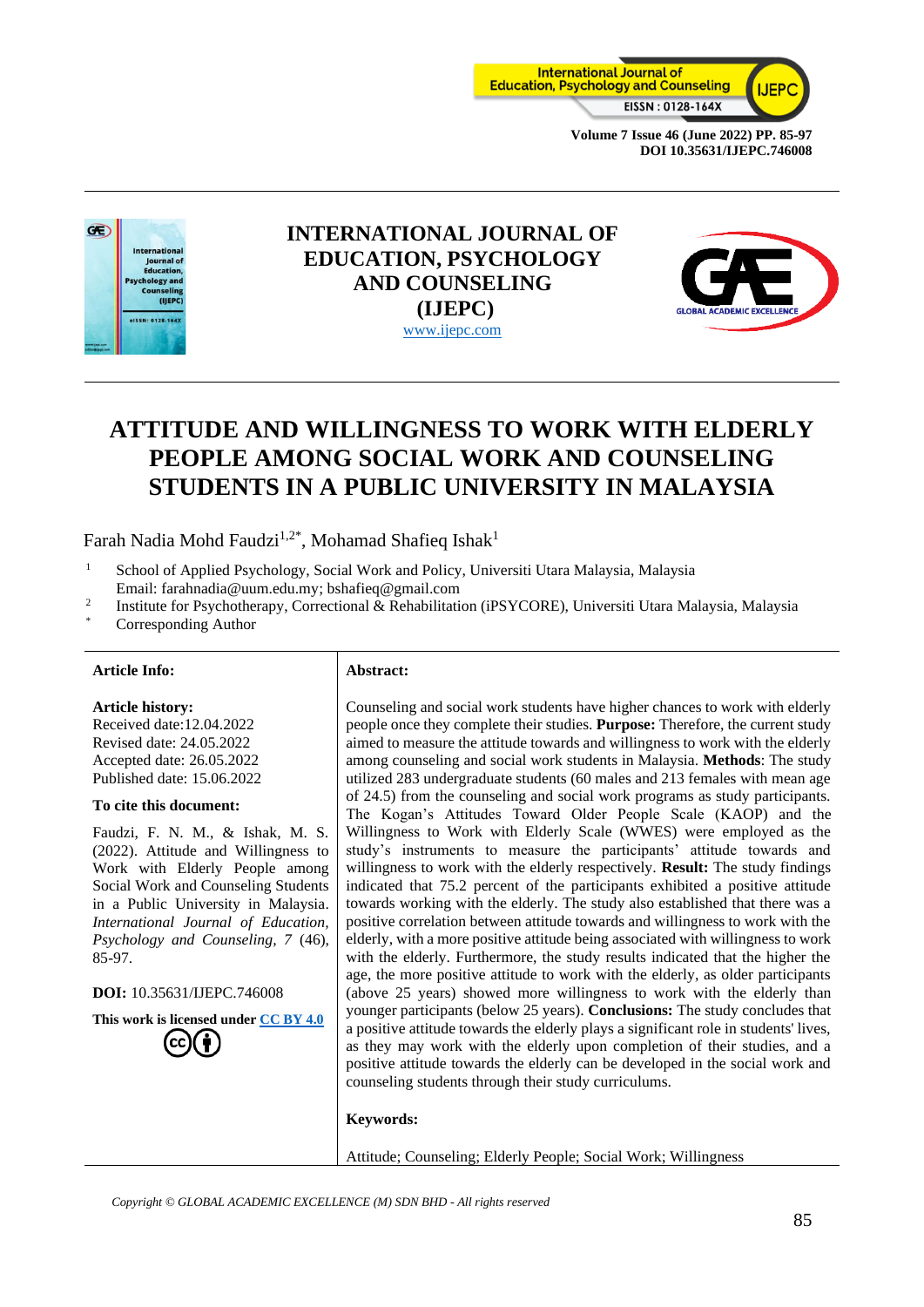

# **Introduction**

The increasing elderly population is a global phenomenon. This is especially true when one observes that the World Health Organization (WHO) now considers persons above 65 years to be in the senior citizens, or elderly person category (WHO, 2014). Malaysia has also experienced this rapid growth in the elderly population. Currently, the total number of elderly people in Malaysia is 3.5 million from a total population of 32.7 million, thus an increase from 10.30% in 2020 to 10.73% at present, and an anticipated rise to 23.5% by the year 2050 (Department of Statistic Malaysia, 2021). The increase in the elderly population in Malaysia can be attributed to factors such as a functional economy (Tobi, Fathi & Amaratunga, 2017), urban migration, improvements in the education and health care systems (Tey et al., 2016), resulting in increased life expectancy (Ministry of Health Malaysia, 2021), and a decline in potential fertility (Park, 2018) among the Malaysian population. In short, Malaysians will be healthier and thus, live longer than in previous years resulting in elderly population increases and major changes to Malaysia's demographics.

As the elderly population in Malaysia is increasing, there is also an escalated demand for services offered to the elderly (Poi, Forsyth & Chan, 2004) such as care, education and promotion of a healthy lifestyle for the elderly citizenry amongst other services (Berkman, Gardner, Zodikoff & Harootyan, 2005). Because of the high demand in elderly care due to physical and mental health decline, health care workers play an important role in providing such services to older people (Boeckxstaens & De Graaf, 2011; Akil, Abdullah & Sipon, 2014). These health care service providers include social work and counseling students who are earmarked work with the elderly people upon completion of their studies, where they would be required to provide various services within their health profession including support care to the elderly (Mason & Sanders, 2004).

However, many studies established that students in the healthcare system, including social work and counseling students, prefer working with children and adults rather than the elderly (Anderson & Wiscott, 2004); working with old people or providing services to old folks homes is the students' least preferred choice of work (Weiss, Gal, Cnaan & Maglajlic, 2002). Sharing the same notion, Weiss et al., (2002) contend that first-year social work students are more likely to work in service groups that involve children and adults than in old people nursing homes. This is due to a negative attitude towards the elderly, which makes the students less interested in working with the elderly. Furthermore, other studies found that working with the elderly is not on the top list of students because they (students) generally look down upon elderly care services as a sub-standard and less prestigious job (Guo et al, 2021). Moreover, social work and counseling students tend to receive less training, knowledge and preparation in elderly care making them ill-suited to working with the elderly.

In spite of the above factors, there is evidence that a positive attitude towards the elderly increases a person's interest in working with elderly clients, a characteristic which some regard as the most important attribute of a good or capable counselor and/or social worker (Duyan, Tuncay, Odzemir & Duyan, 2015). Precisely, attitude towards the elderly is one of the key determinants of the quality of service provided to the elderly. Attitude towards elderly people is defined as, a positive or negative evaluation of the elderly population's status by the community (Hickey, Bragg, Rakowski & Hultsch, 1979). Positive attitudes to the elderly include acknowledging their experience and wisdom in life compared to the younger generation, and negative attitude includes ill-treating the elderly (Lu, Kao & Hsieh, 2010).

*Copyright © GLOBAL ACADEMIC EXCELLENCE (M) SDN BHD - All rights reserved*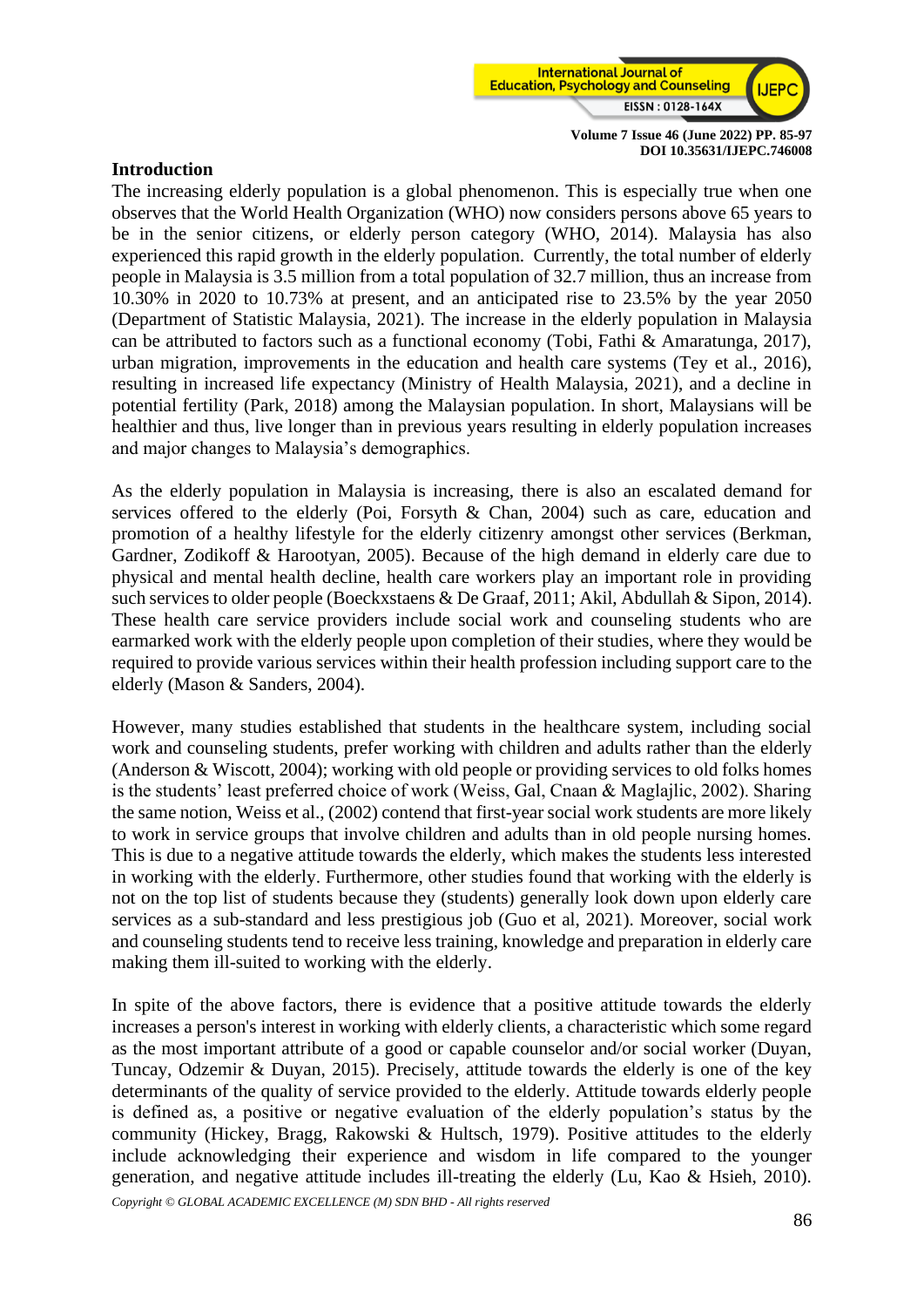

From such a viewpoint, attitude towards the elderly can become an enabler or constraint to adult care service provision.

Studies conducted in the Western countries show that the majority of students in counseling and social work fields have positive attitudes towards the elderly (Chonody, Webb, Ranzijn & Bryant, 2014; Heycox & Hughes, 2006; Sutton, 2013; Duyan et al., 2015), whilst a few studies established negative attitudes towards the elderly by the students (Anderson & Wiscott, 2004; Gellis, Sherman & Lawrence 2003). Several reasons have been outlined to explain the students' negative attitude towards the elderly. These include the perception that the elderly population is a burden (Gellis et al.,2003); the students' limited knowledge about the elderly (Lee, Wong & Loh, 2005); previous bad experience in dealing with the elderly (Carlson & Idvall, 2015); and the stereotyping of the aging population on social media platforms (North & Fiske, 2012).

In Malaysia, there are a few studies, which focus on attitudes towards the elderly. Most studies in the Malaysian context focus on attitude towards the elderly by medical and nursing students (Momtaz, Mousavi-Shirazi, Mollaei dan Delbari, 2019; Singh, Subramaniam, Rahman, Rusly and Ghazali, 2018; Damulak, Minhat & Rahman, 2015; Wan & Poi, 1997). These studies showed that half of the respondents had negative attitudes towards the elderly (Wan & Poi, 1997; Damulak et al., 2015). Other studies such as Singh et al., (2018); and Momtaz et al., (2017) established that the medical and nursing students in Malaysia have positive attitudes towards the elderly (Singh et al., 2018; Momtaz et al., 2019). However, to date, there is still no study on counseling and social work students' attitudes towards the elderly conducted in Malaysia.

Many variables have been found to affect attitudes towards the elderly, and these include gender, year of study, age, and contact with elderly people. Gender is one of the variables that is often studied when measuring attitudes towards the elderly. Previous studies such as Erdemir, Kav, Citak, Hanoglu, and Karahan (2011); Fraboni, Saltstone & Hughes, (1990); Kalavar, (2001); Rupp, Vondanovich and Crede, (2005); Beall, Baumhover, Simpson, and Pieroni (1991) found that female students have a more positive attitude towards the elderly than males. However, some studies have found that gender is not a factor regarding attitudes towards the elderly (Erol, Pınar, Gür, Ergün & Hayran, 2013; Cankurtaran et al., 2006). Furthermore, the period of study has also become one of the important indicators of a student's attitude towards the elderly. Longer periods of study are associated with a positive attitude towards the elderly (as one acquires a better understanding and more accurate information about the elderly) as compared to shorter periods of study (Damulak et al., 2015; Wan & Poi, 1997).

In addition, attitudes towards the elderly population are influenced by age factors. Many studies established that as an individual gets older, their positive attitude towards the elderly increases (Gellis, Sherman & Lawrance, 2003; Rupp, et al., 2005). For example, a study conducted by Soderhamn, Lindencrona & Gustavsson (2001) in Sweden found that age significantly affects attitudes towards the elderly, as individuals aged 25 years and below are more negative towards the elderly than individuals over 25 years. Another factor regarding attitude towards the elderly as articulated by Harwood, Hwestone, Paoloi, and Voci, (2005); and Sutton (2013) is contact with the elderly. These studies express that individuals who have a close relationship with the elderly for example their grandparents are more likely to be positive towards the elderly. This notion is based on the contact hypothesis introduced by Allport, Clark and Pettigrew (1954)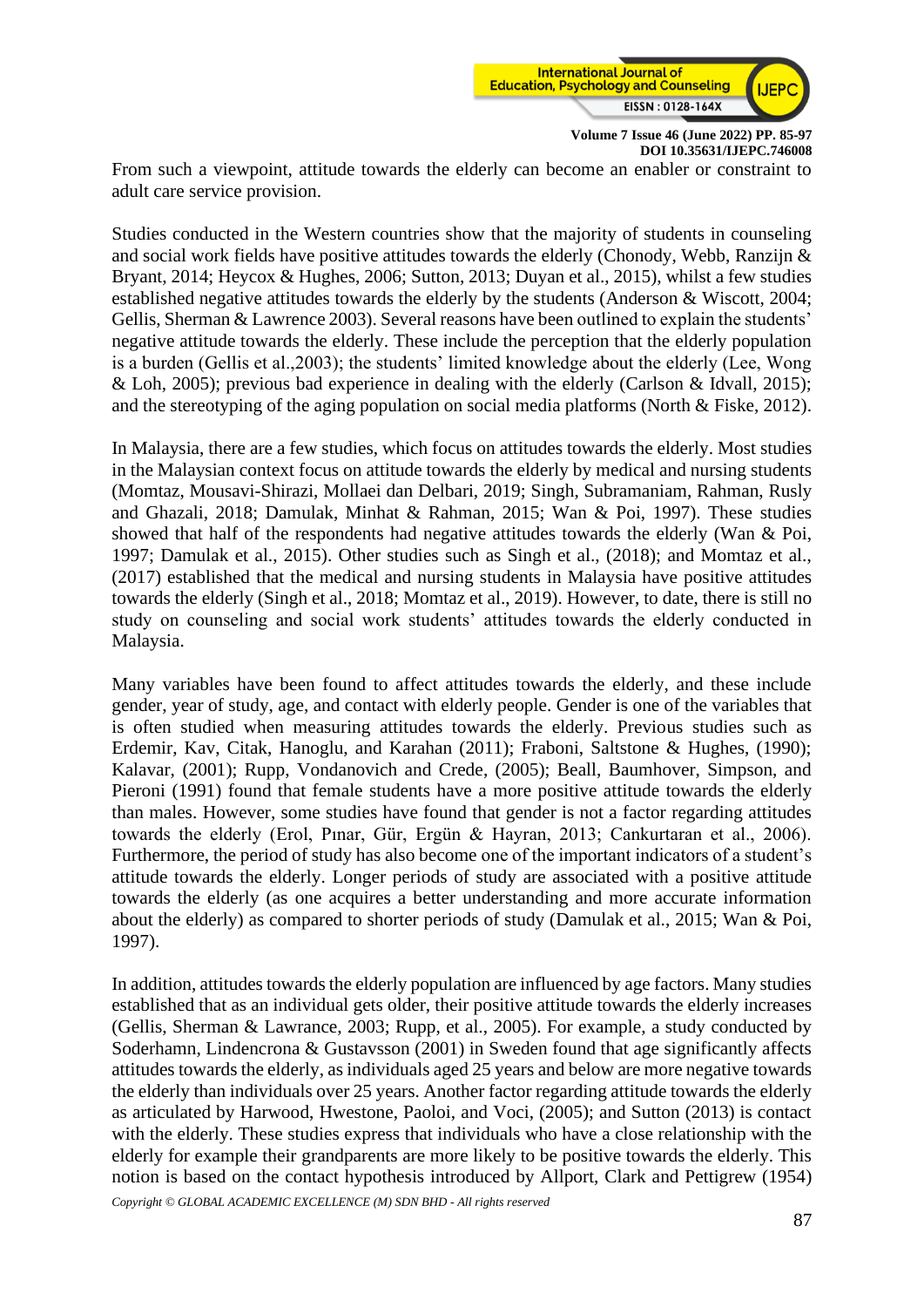

which highlights that a closer relationship with a minority group can reduce the prejudice of an individual towards that minority group. However, there are still no studies in Malaysia, which investigate the effects of these factors on attitudes towards the elderly. Therefore, there is a knowledge gap on the role of gender, years of study, age, and contact with the elderly towards attitudes to the elderly in the Malaysian context.

In addition, it is important to investigate attitudes towards the elderly and willingness to work with the elderly as many studies, especially in the Western context have correlated attitudes with willingness to work with elderly. For example, Sutton (2013) conducted a study with a sample of 266 counseling students, which established that attitudes toward the elderly had a significant positive relationship with interest in working with elderly clients. A related study on students majoring in psychology and counseling by Chonody et al., (2014) established that a positive attitude towards the elderly increases interest to work with the elderly. In Asia, specifically China (Bleijenberg, 2012), Turkey (Darling, Sendir, Atav & Buyukyilmaz, 2018), and Sri Lanka (Rathnayake, Athukorala & Siop, 2016), similar results have also been found among nursing students, where positive attitudes were associated with a higher willingness to work with the elderly population. However, in Malaysia, the relationship between attitudes towards the elderly and interest in working with the elderly is still unknown. Therefore, studies on the relationship between these two variables are needed within the Malaysian context.

As highlighted in the foregoing discussion, most previous research focused on attitudes of nursing and medical students towards the elderly. Therefore, there is little academic understanding of the counseling and social work students' attitudes towards the elderly people, especially in Malaysia. This is a situation that is not only surprising but also anomalous given the fact that these counseling and social work students have a higher chance of serving the elderly population in the future. Moreover, willingness to work with the elderly is also important to establish as it enables immediate implemenation of interventions meant to reduce negative attitudes towards and increase willingness to work with the elderly. Therefore, this study has the following objectives; (i) to identify attitudes towards the elderly; (ii) to determine the differences in attitudes towards the elderly between different socio-demographic factors; and (iii) to establish the relationship between attitudes towards and willingness to work with elderly.

# **Methods**

# *Sample*

The sample of this study were undergraduate students (first year to fourth-year students) from the social work and counseling programs at a university in the northern part of Malaysia. Simple random sampling was utilized to select the study participants. The study distributed questionnaires to all the undergraduate students (715 students) from the social work and counseling programs online and got feedback from 274 respondents, hence data in this study were analyzed from the successfully returned 274 forms.

# *Instruments*

The study used the Kogan Attitude towards Old Person Scale (KAOP) and the Willingness to Work with Elderly Scale (WWES) as study questionnaires. Experts in language translation translated both instruments from English to the Malay language. In these questionnaires was a requirement for participants to fill in their demographic information that is, gender, age,

*Copyright © GLOBAL ACADEMIC EXCELLENCE (M) SDN BHD - All rights reserved*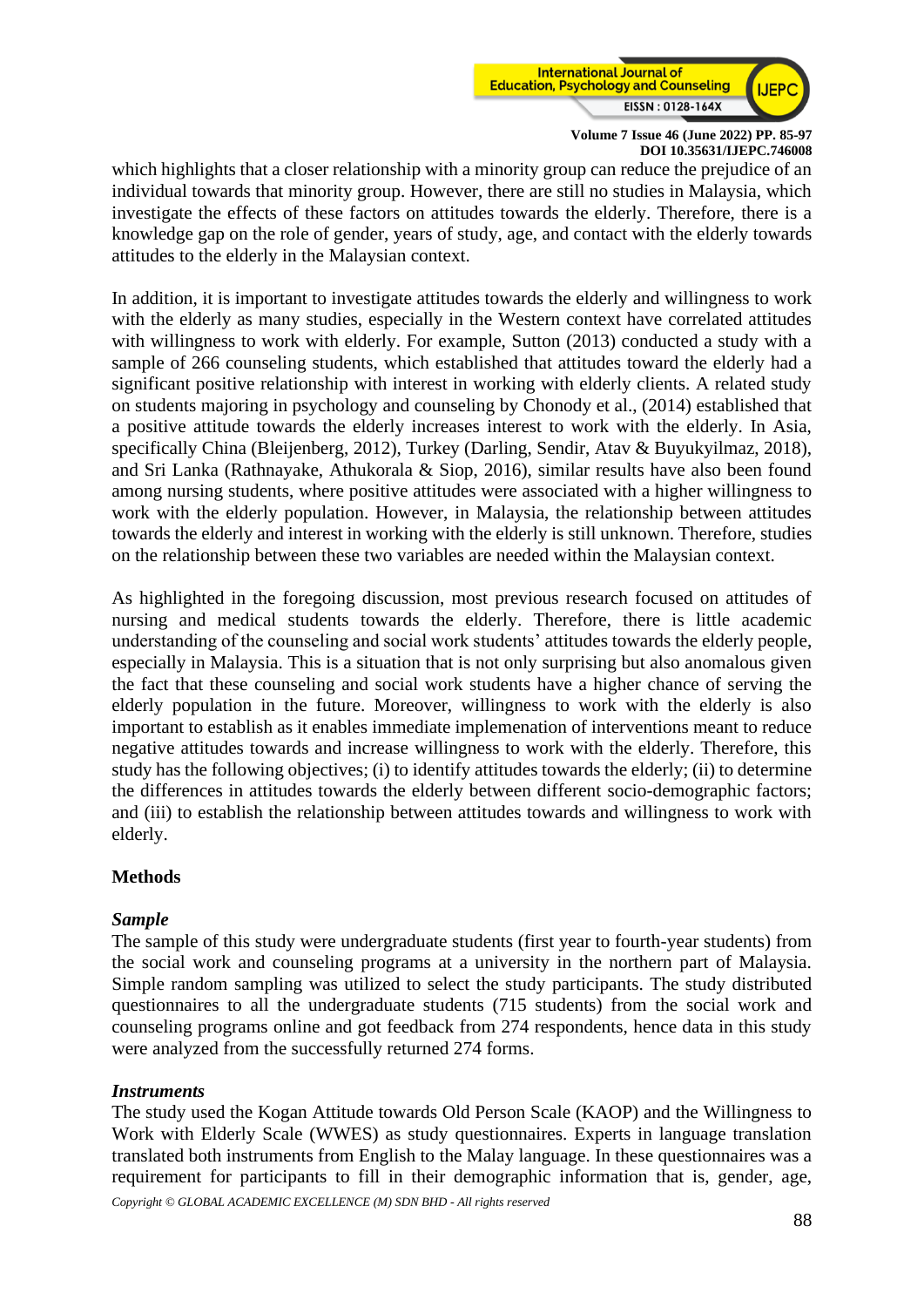

program, year of study; and whether one has contact with elderly people. The instruments used in this study are explained below:

# (i) Kogan Attitude towards Old Person Scale (KAOP).

The KAOP was developed by Kogan (1961) and consists of 34 statements about elderly people. These statements are divided into two; 17 negatives and 17 positive statements. The KAOP scale is a 6 point Likert scale, where  $1 =$  strongly disagree, and  $6 =$  strongly agree. The reliability of this questionnaire was .66 to .85 (Kogan, 1961). According to Rathnayake et al. (2016) the variation of intensity of attitudes is obtained by arranging the range of scores into six equal categories namely very negative (score 34–67), negative (68–101), slightly negative (102–135), slightly positive (136–169), positive (170–203), and very positive (204–238).

(ii) Willingness to Work with Elderly Scale (WWES)

The Willingness to Work with Elderly Scale was developed by Mollaei, Momtaz, Shirazi & Delbari, (2019) to measure students' interest to work with elderly people. This questionnaire consists of 20 statements, on a 6 Likert scale where  $1 =$  strongly disagree, and  $6 =$  strongly agree. The lowest and highest possible scores for willingness to work with the elderly are equal to 20 and 100, respectively (Mollaei et al., 2019).

# *Data Collection*

Due to the COVID-19 pandemic, where students conducted online classes from home, there were no students physically on the university campus throughout the current research. Therefore, data were collected by using online platforms. The google link for the research instruments in the current study was specifically created for this study. The link was then distributed to the cohort leaders from different levels of study (first year to the fourth year). These cohort leaders were then helped to distribute the link to all the respondents in the study using the WhatsApp Application. Before answering the questionnaires, a brief explanation about research ethics and confidentiality was provided in the given link. The participants were given two weeks to complete and submit the questionnaires. The cohort leaders constantly reminded the participants to complete the questionnaires so that the data would be ready within the required period. After two weeks, all the responses were collected from the Google Form link, and a few honorariums were issued to fortunate participants.

# *Data Analysis*

Data were analyzed using Statistical Package for Social Science (SPSS) version 21. Descriptive statistics such as percentage, mean and standard deviation were used to describe demographic information of the participants and to measure their attitude levels towards the elderly. Inferential statistics was also utilized in the current study. Pearson correlation coefficient was used to observe the association between attitudes towards the elderly and willingness to work with the elderly among the study participants. One-way ANOVA and independent t-test were used to assess the effects of the study's demographic factors on attitudes towards the elderly.

# **Results**

# *Demographic Characteristics*

A total of 274 undergraduate students from both the social work and counseling programs participated in this study. The age of participants ranged from 18 to 45 years old, and the average age of the sample was  $24.5$  years (SD = 1.45). The sample consisted of 61 males and

*Copyright © GLOBAL ACADEMIC EXCELLENCE (M) SDN BHD - All rights reserved*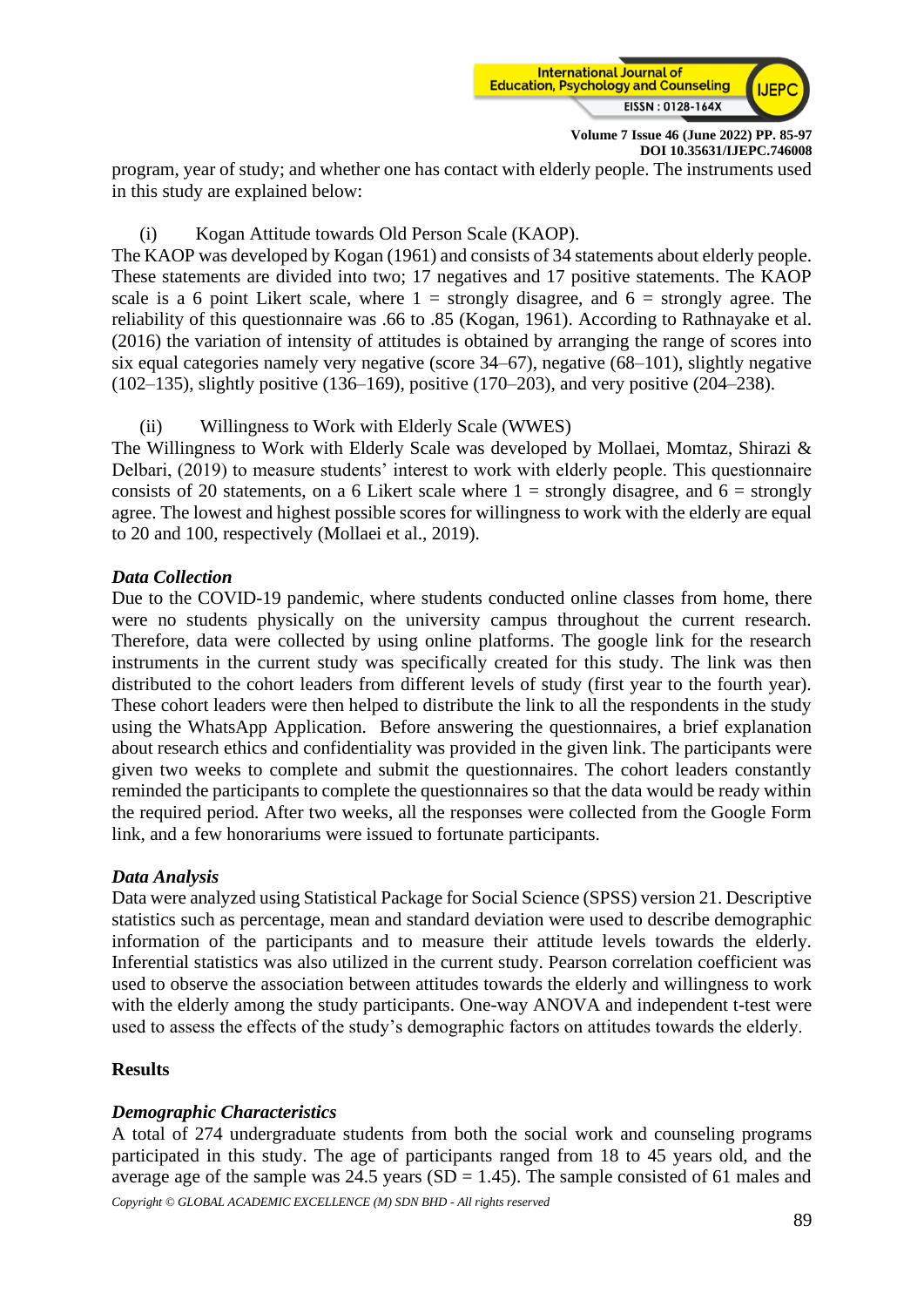

213 females. The participants in this study were from the Malay, Chinese and Indian races, where the majority, 263 thus (96%) of the participants were Malay, followed by four Chinese, thus (1.5%) and two Indians, thus (0.7%). The majority of respondents were from the first-year class 83 (30.3%), followed by the fourth year, 82 (29.9%), third-year, 58 (21.2%), and lastly, second-year, 51 (18.6%). On the course of study, the majority of the respondents were counseling undergraduate students, 172 (62.8%), while 102, (37.2%) were social work students. Regarding contact with the elderly, most of the respondents (n=262, 95.6%) had a relationship with the elderly above 60 years old, such as parents, grandparents, or family members, while 12 (4.4%) had no relationships with the elderly. Table 1 below shows the socio-demographic information of the study respondents.

| Demographic               | <b>Number</b>  | Percentage (%) |  |
|---------------------------|----------------|----------------|--|
| characteristics           |                |                |  |
| <b>Gender</b>             |                |                |  |
| Male                      | 61             | 22.3           |  |
| Female                    | 213            | 77.7           |  |
| Age                       |                |                |  |
| 18-25                     | 262            | 95.6           |  |
| 26 and above              | 12             | 4.4            |  |
| <b>Ethnicity</b>          |                |                |  |
| Malay                     | 263            | 96.0           |  |
| Chinese                   | $\overline{4}$ | 1.5            |  |
| Indian                    | $\overline{c}$ | 0.7            |  |
| Others                    | $\overline{5}$ | 1.8            |  |
| <b>Academic Year</b>      |                |                |  |
| First-year                | 83             | 30.3           |  |
| Second-year               | 51             | 18.6           |  |
| Third-year                | 58             | 21.2           |  |
| Fourth-year               | 82             | 29.9           |  |
| Program                   |                |                |  |
| Counseling                | 172            | 62.8           |  |
| Social Work               | 102            | 37.2           |  |
| <b>Close relationship</b> |                |                |  |
| With older people         |                |                |  |
| Yes                       | 262            | 95.6           |  |
| No                        | 12             | 4.4            |  |

# **Table 1: Descriptive Statistics for the Socio-demographic of the Respondents**

# *Attitudes towards Elderly People*

A total of 206 respondents (75.2%) showed a positive attitude towards elderly people, with a minimum score of 102, and 68 respondents (24.8%) showed a negative attitude towards elderly people, with a minimum score of 34. This result implies that the majority of students from both the social work and counseling programs had a positive attitude toward elderly people. Table 2 below shows the levels of attitudes towards the elderly by the study respondents.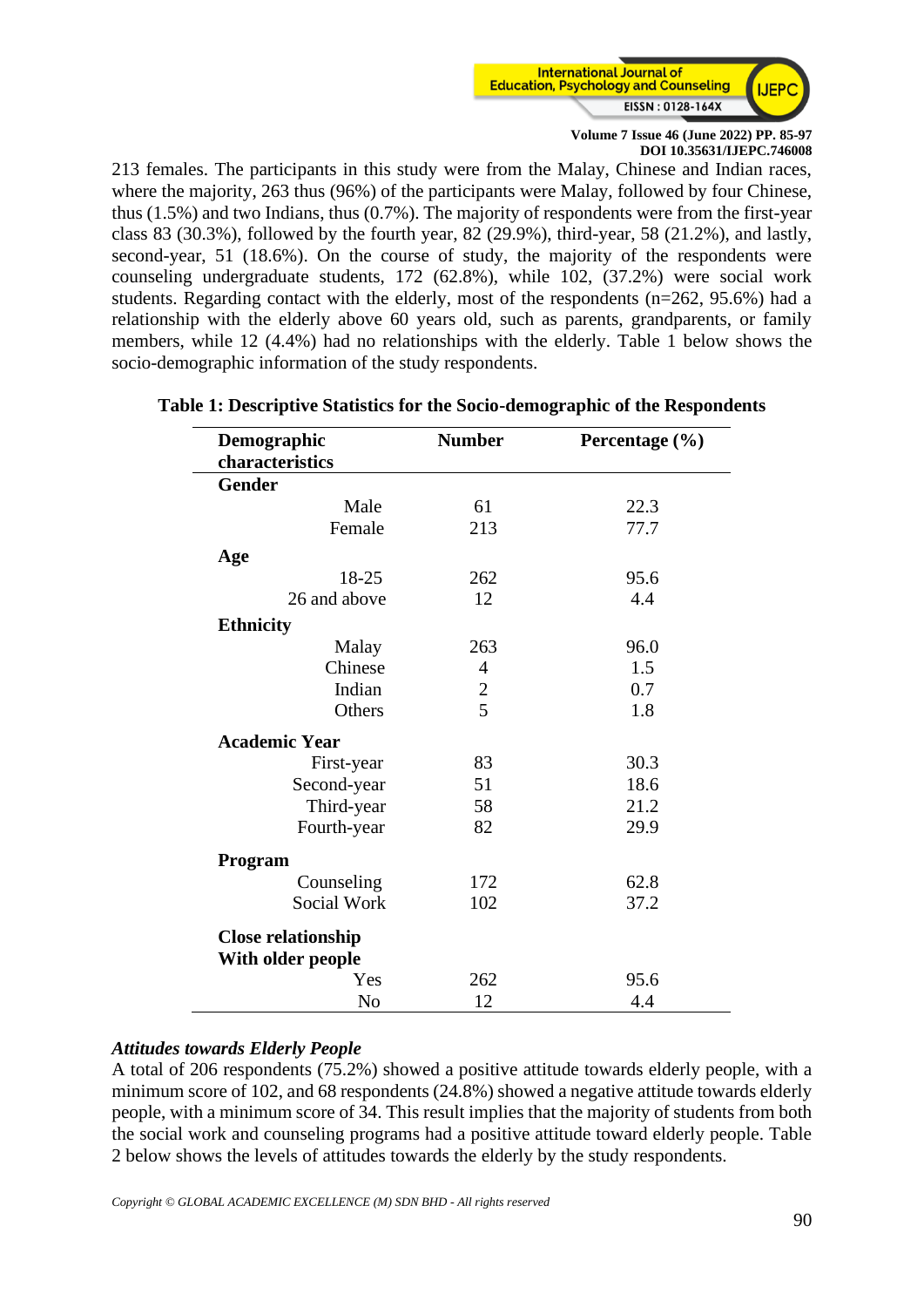

| <b>Table 2: Levels of Attitudes towards Elderly People</b> |                  |                    |  |  |  |
|------------------------------------------------------------|------------------|--------------------|--|--|--|
| <b>Attitude</b>                                            | <b>Frequency</b> | Percentage $(\% )$ |  |  |  |
| Positive                                                   | 206              | 75.2               |  |  |  |
| Negative                                                   | 68               | 24.8               |  |  |  |

# *Attitudes towards Elderly by Socio-demographic Characteristics.*

An independent sample t-test was performed to compare the attitudes towards the elderly by gender, years of study, age, and contact with older people. Study results showed that there was a significant difference in attitude scores between younger and the older age groups (t -2.704, p<.05). Those in older age showed more positive attitudes towards the elderly (*M*= 133.5, *SD*= 5.4), compared to younger people (*M*= 125.4, *SD*= 10.3). However, there was no significant difference between gender (t = .849, p $> 0.05$ ), and no significant difference between those who had or who had no relationship with the elderly ( $t = .166$ ,  $p > .05$ ). A one-way ANOVA test was performed to compare the respondents' attitudes towards the elderly by academic year (first to fourth year). Study results showed that attitude towards the elderly was not significant for the academic year ( $F = 2.273$ ,  $p > .05$ ). Table 3 shows attitudes towards the elderly by sociodemographic characteristics.

| Demographic                 | <b>KAOP</b> score | t value or     | Sig. |
|-----------------------------|-------------------|----------------|------|
| characteristics             | mean (SD)         | <b>F</b> value |      |
| Gender                      |                   |                |      |
| Male                        | 124.4(9.7)        |                |      |
| Female                      | 126.1(10.4)       | .849           | .358 |
| Age                         |                   |                |      |
| 18-25                       | 125.4(10.3)       |                |      |
| 26-45                       | 133.5(5.4)        | $-2.704$       | .007 |
| <b>Academic Year</b>        |                   |                |      |
| First-year                  | 128.0(9.8)        |                |      |
| Second-year                 | 125.1(9.2)        | 2.273          | .080 |
| Third-year                  | 125.5(10.3)       |                |      |
| Fourth-year                 | 124.0(11.1)       |                |      |
| <b>Contact with elderly</b> |                   |                |      |
| Yes                         | 125.8(10.2)       | .166           |      |
| N <sub>o</sub>              | 124.0(10.5)       |                | .684 |
|                             |                   |                |      |

# **Table 3: Attitudes to Elderly Score by Socio Demographic Characteristics**

# *Relationship between Attitudes and Willingness to Work with the Elderly*

Study results showed that there was a positive significant relationship between attitudes toward elderly people and willingness to work with the elderly  $(r = 0.351, p<0.01)$ . However, the relationship between these variables was low. This means that the more the positive attitude towards the elderly, the more willingness to work with the elderly. Table 4 shows the relationship between attitudes and willingness to work with the elderly by the study respondents.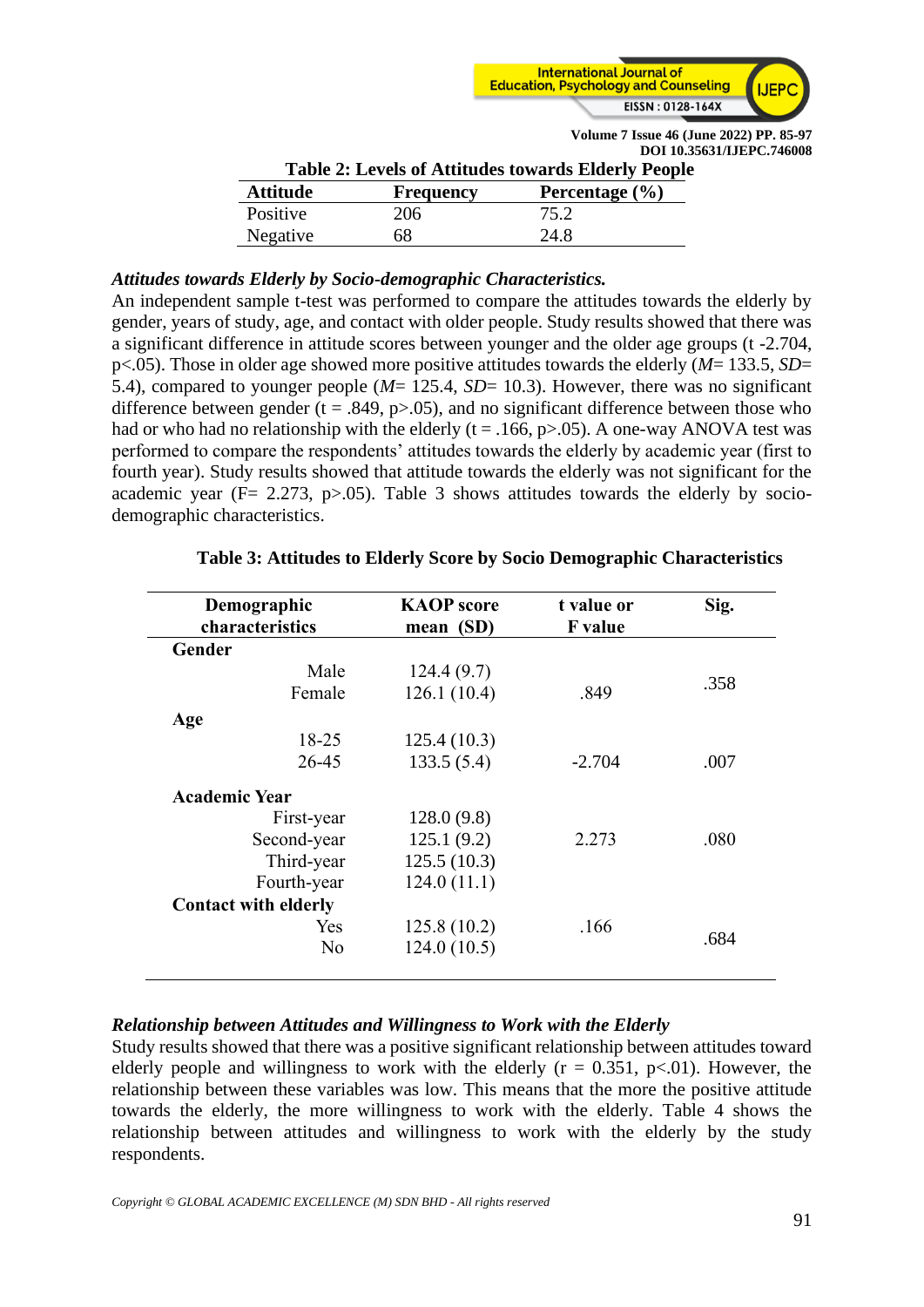

| <b>Elderly</b>                   |                        |                |       |      |  |
|----------------------------------|------------------------|----------------|-------|------|--|
| Variable                         | <b>Standard</b><br>Min |                | (r)   | Sig. |  |
|                                  |                        | Division (S.D) |       |      |  |
| Attitudes towards elderly        | 88.8                   | 15.3           |       |      |  |
| Willingness to work with elderly | 125.8                  | 10.3           | 0.351 | .000 |  |

# **Table 4: Relationship between Attitudes towards and Willingness to Work with**

# **Discussion**

This study aimed to examine the attitudes towards elderly people among social work and counseling students. This study was also interested in observing the differences in attitudes towards the elderly between the socio-demography factors in this study. The study also sought to establish the relationship between attitudes towards the elderly and willingness to work with the elderly.

Overall, the present study established that both social work and counseling students have a positive attitude towards older people, thus 75 percent of the respondents. These findings are consistent with previous studies that also established similar results among counseling and social work (Wang & Chonody 2013; Chonody et al., 2014; Hughes & Heycox, 2006; Sutton, 2013;Duyan et al., 2015) or medical (Wilson, Kurrle & Wilson, 2018) and nursing students (Darling et al., (2018) & Rathnayake et al., (2016). Professionals in healthcare were also established to have positive attitudes toward elderly people (Doherty, Mitchell & O'Niell 2011; Liu, While, Norman & Ye, 2012). These findings imply that those in the helping profession, such as counseling and social work students have goodwill and attitude towards the elderly people, despite the elderly's compromised physical and mental health (Dionigi, 2015). Such goodwill and attitude towards the elderly by the students can be attributed to their exposure to empathetic values during their study courses on how to handle and interact with elderly people. The goodwill and attitude towards the elderly by the students could be attributed to the social norms in the Malaysian community where the elderly are treated with respect and not discriminated against.

With regards to socio-demographic factors and attitudes towards the elderly, the present study established a significant difference between the younger and older students' will and attitude to work with the elderly, as students, 25 years of age and above showed more positive attitudes towards elderly people than individuals younger than the age of 25. Not peculiar to this study, studies such as Soderhamn et al., (2001) also showed that individuals 25 years and older had a more positive attitude towards elderly people than the younger individuals did. These results indicate that the older the individual, the more positive attitude developed towards the elderly (Gellis et al., 2003; Rupp et al., 2005). This change in attitude towards the elderly as one grows older could be pinned to the development of knowledge and appreciation for the elderly through experience and change in perception about aging. Hence, older students tend to relate and think positively about the elderly. Drake (1957) concurs that as individuals get older, they can develop positive attitudes through their experience in dealing with elderly people.

The study found that there was no significant difference in attitudes towards the elderly between males and females. This finding is also similar to results by previous studies such as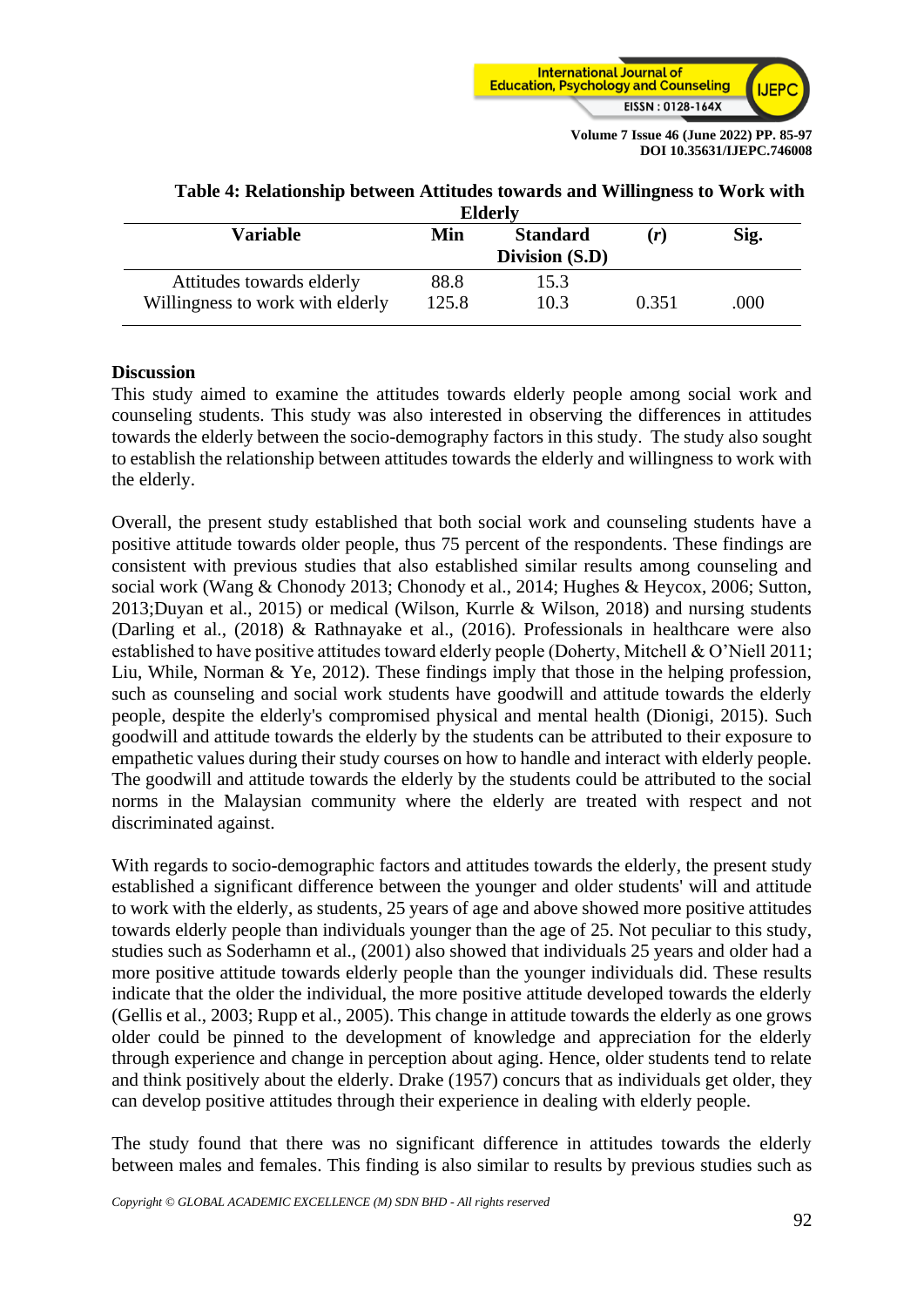

Erol et al., (2013) and Cankurtaran et al., (2006). Nevertheless, studies by Erdemir et.al., (2011); Mollaei et al., (2018); Fraboni et al., (1990); Kalavar (2001); Rupp et al., (2005); Beall et al., (1991) found that female students have higher positive attitudes towards the elderly compared to male students. Moreover, the results of this study showed that there was no significant difference in the attitude towards the elderly based on the year of study. The results of this study are contrary to the study conducted by Damulak et al. (2015); Wan and Poi (1997); and Lambrinou, Sourtzi, Kalokerinou and Lemonidou (2009) who showed that more years of study result in more positive attitudes towards older people, as senior students would have acquired better understanding and knowledge of the elderly people during their studies. So, the senior students think rationally about the importance of having a positive attitude towards the elderly. However, in the current study, the effects of year of study on attitudes towards elderly were not obtained probably because all the students have been exposed to aging and elderly courses in the first year introductory subjects, such as Introduction to Psychology, Developmental Psychology, and Human Learning.

Furthermore, the current study discovered that there was no significant difference in attitudes towards the elderly between students regarding contact with the elderly. In contrast, other studies (Harwood et al., 2005; Sutton, 2013; Hawkins,1996; Tan, Hawkins, & Ryan, 2001; Tan, Zhang, & Fan, 2004; Funderburk, Damron-Rodriguez, Storms, & Solomon, 2006) established that individuals who have a good relationship with elderly people have more positive attitudes towards the elderly due to increased knowledge and exposure with the elderly (Poi, Forsyth, & Chan, 2004). These contrast findings are probably because most students have spent their years of study at college, so they do not interact or live with the elderly, even though they have a good relationship with elderly people. An example is from a previous study by Yap, Schwartz, Byrne, Simmons and Allen (2010) who established that the amount of time spent with the elderly was an important factor that improved attitudes toward the elderly, compared to close relationships with the elderly.

Finally, this current study found a significant positive association between attitude towards the elderly and interest to work with them. This finding is corroborated by other findings in the Western context (Sutton, 2013; Chonody et al., 2014), and Asian (Bleijenberg, 2012; Darling, et al., 2018; Rathnayake et al., 2016), who indicated that positive attitudes towards the elderly are more likely associated with higher interest to work with the elderly people, despite compromised mental and physical health among this population.

Though the study produced tangible empirical results, there were limitations to the study. Firstly, the current data is cross-sectional, which makes it impossible to identify directional links between the variables. The longitudinal studies are therefore, required to understand more about these relationships. Secondly, the instruments used in this study were translated from English to Malay language but were not fully validated in processes such as the psychometric assessment of the instruments. Therefore, some important information or intended constructs may not be captured in this study. Moreover, the present study included students from counseling and social work programs from one university in Malaysia therefore, the sample may not be an accurate representative of the entire Malaysian social work and counseling students.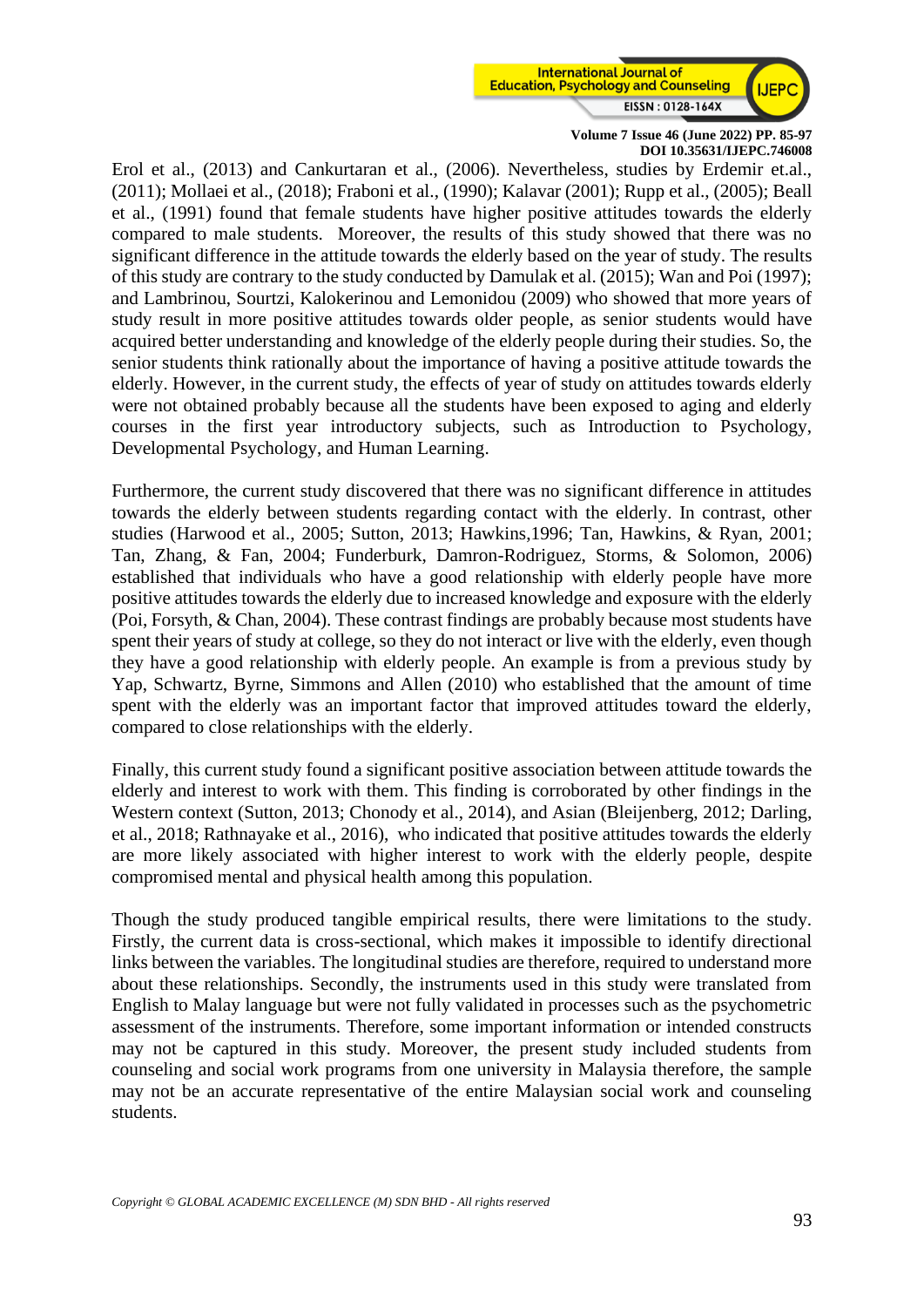

# **Conclusion**

The present study identified that the majority of counseling and social work students have a positive attitude towards elderly people, indicating that they have positive traits, and are ready to work with elderly people after graduation. Elderly people need more attention from the healthcare services compared to other age groups based on their condition. Therefore, it is compulsory for students from healthcare services, which include social work and counseling students to prepare themselves to work with the elderly.

# **Acknowledgments**

We thank the study participants and the cohort leader for their contribution to this study.

## **Disclosure statement**

No potential conflict of interest was reported by the authors.

## **Funding**

The research was supported by Ministry of Higher Education (MoHE) of Malaysia through Fundamental Research Grant Scheme RACER (RACER/1/2019/SS05/UUM//3). We also want to thank to the Government of Malaysia which provide MyBrain15 program for sponsoring this work under the self-fund research grant and L00022 from Ministry of Science, Technology and Innovation (MOSTI).

# **References**

- Akil, S. M. S., Abdullah, S., & Sipon, S. (2014). Challenges in managing elderly care centres in Malaysia. *International Journal of Arts & Sciences*, *7*(3), 129.
- Allport, G. W., Clark, K., & Pettigrew, T. (1954). *The Nature of Prejudice*. Retrieved from https://tinyurl.com/2prxn4hu.
- Anderson, D., & Wiscott, R. (2004). Comparing social work and non-social work students' attitudes about aging: Implications to promote work with elders. *Journal of Gerontological Social Work, 42*(2), 21–36.
- Beall, C., Baumhover, L. A., Simpson, J. A., & Pieroni, R. E. (1991). Teaching geriatrics medicine: Resident's perceptions of barriers and stereotypes. *Gerontology & Geriatrics Education*, *11*(3), 85-96.
- Berkman, B. J., Gardner, D. S., Zodikoff, B. D., & Harootyan, L. K. (2005). Social work in health care with older adults: Future challenges. *Families in Society*, *86*(3), 329-337.
- Bleijenberg, N. (2012). Dutch nursing students' knowledge and attitudes towards older people A longitudinal cohort study. *Journal of Nursing Education and Practice*, *2*(2), 1.
- Boeckxstaens, P., & De Graaf, P. (2011). Primary care and care for older persons: position paper of the European Forum for Primary Care. *Quality Prime Care. 19*(6), 369-389.
- Cankurtaran, M., Halil, M., Ulger, Z., Dagli, N., Yavuz, B. B., Karaca, B., & Ariogul, S. (2006). Influence of medical education on students' attitudes towards the elderly. *Journal of the National Medical Association*, *98*(9), 1518.
- Carlson, E., & Idvall, E. (2015). Who wants to work with older people? Swedish student nurses' willingness to work in elderly care-A questionnaire study. *Nurse Education Today*, *35*(7), 849-853.
- Chonody, J. M., Webb, S., Ranzijn, R., & Bryan, J. (2014). Working with older adults: Predictors of attitudes to aging in social work and psychology students, faculty, and practitioners. *Australian Psychologist*, *49,* 374-383.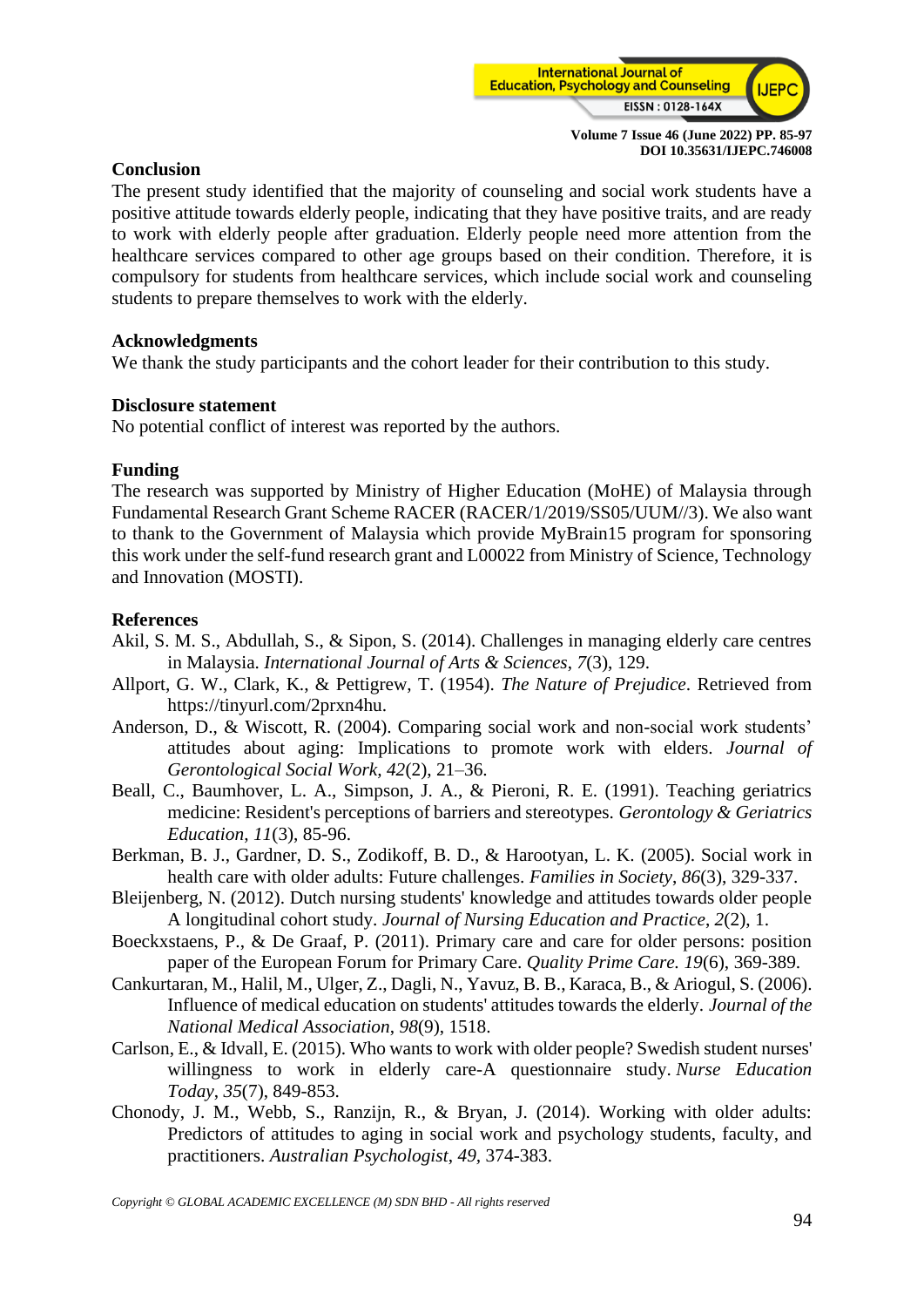

- Damulak, P. P., Minhat, H. S., & Rahman, A. A. (2015). Attitude towards the elderly among healthcare related students in Malaysia. *International Journal of Health Sciences and Research*, *5*(11), 248-258.
- Darling, R., Sendir, M., Atav, S., & Buyukyilmaz, F. (2018). Undergraduate nursing students and the elderly: An assessment of attitudes in a Turkish university. *Gerontology & Geriatrics Education*, *39*(3), 283-294.
- Department of Statistic Malaysia. (2021). *Current Population Estimates, Malaysia 2020*. Retrieved from [https://tinyurl.com/2p988psu.](https://tinyurl.com/2p988psu)
- Dionigi, R. A. (2015). Stereotypes of aging: Their effects on the health of older adults. *Journal of Geriatrics*, *2015*, 1-9.
- Doherty, M., Mitchell, E. A., & O'Neill, S. (2011). Attitudes of healthcare workers towards older people in a rural population: A survey using the Kogan Scale. *Nursing Research and Practice*, *2011*, 1–7.
- Drake, J. T. (1957). Some factors influencing students' attitudes toward older people. *Social Forces*, *35*(3), 266–271.
- Duyan, G. C., Tuncay, T., Özdemir, B., & Duyan, V. (2015). Attitudes of social work students towards older people. *European Journal of Social Work*. *19*(5), 1-15.
- Erdemir, F., Kav, S., Citak, E. A., Hanoglu, Z., & Karahan, A. (2011). A Turkish version of Kogan's attitude toward older people (KAOP) scale: Reliability and validity assessment. *Archives of Gerontology and Geriatrics*, *52*(3), 162-165.
- Erol, S., Pınar, R., Gür, K., Ergün, A., & Hayran, O. (2013). Attitudes towards old people among Turkish university students. *IFA and TURYAK International Istanbul Initiative on Ageing "International Solidaritiy", Turkey*.
- Fraboni, M., Saltstone, R., & Hughes, S. (1990). The Fraboni Scale of Ageism (FSA): An attempt at a more precise measure of ageism. *Canadian Journal on Aging/La revue canadienne du vieillissement*, *9*(1), 56-66.
- Funderburk, B., Damron-Rodriguez, J., Storms, L. L., & Solomon, D. H. (2006). Endurance of undergraduate attitudes toward older adults. *Educational Gerontology*, *32*(6), 447-462.
- Gellis, D. Z, Sherman. S & Lawrance. S (2003). First year graduate social work students' knowledge of and attitude toward older adults. *Educational Gerontology*, *29*(1), 1-16.
- Guo, Y., Yang, L., Zhu, L., Wan, Y., Zhang, S., & Zhang, J. (2021). Willingness and associated factors of working with older people among undergraduate nursing students in China: a cross-sectional study. *BMC Nursing*, *20*(1), 1-9.
- Harwood, J., Hewstone, M., Paolini, S., & Voci, A. (2005). Grandparent-grandchild contact and attitudes toward older adults: Moderator and mediator effects. *Personality and Social Psychology Bulletin*, *31*(3), 393-406.
- Hawkins, M. J. (1996). College students' attitudes toward elderly persons. *Educational Gerontology: An International Quarterly*, *22*(3), 271-279.
- Heycox, K., & Hughes, M. (2006). Social work students' attitudes towards and interest in working with older people: an exploratory study. *Advances in Social Work and Welfare Education*, *8*(1), 6-14.
- Hickey, T., Bragg, S. M., Rakowski, W., Hultsch, D. F. (1979). Attitude instrument analysis: an examination of factor consistency across two samples. *The International Journal of Aging and Human Development*. *9*(4), 359-375.
- Kalavar, J. M. (2001). Examining ageism: Do male and female college students differ? *Educational Gerontology*, *27*(6), 507-513.
- Kogan, N. (1961). Attitudes toward old people: the development of a scale and an examination of correlates. *The Journal of Abnormal and Social Psychology*, *62*(1), 44.
- *Copyright © GLOBAL ACADEMIC EXCELLENCE (M) SDN BHD - All rights reserved*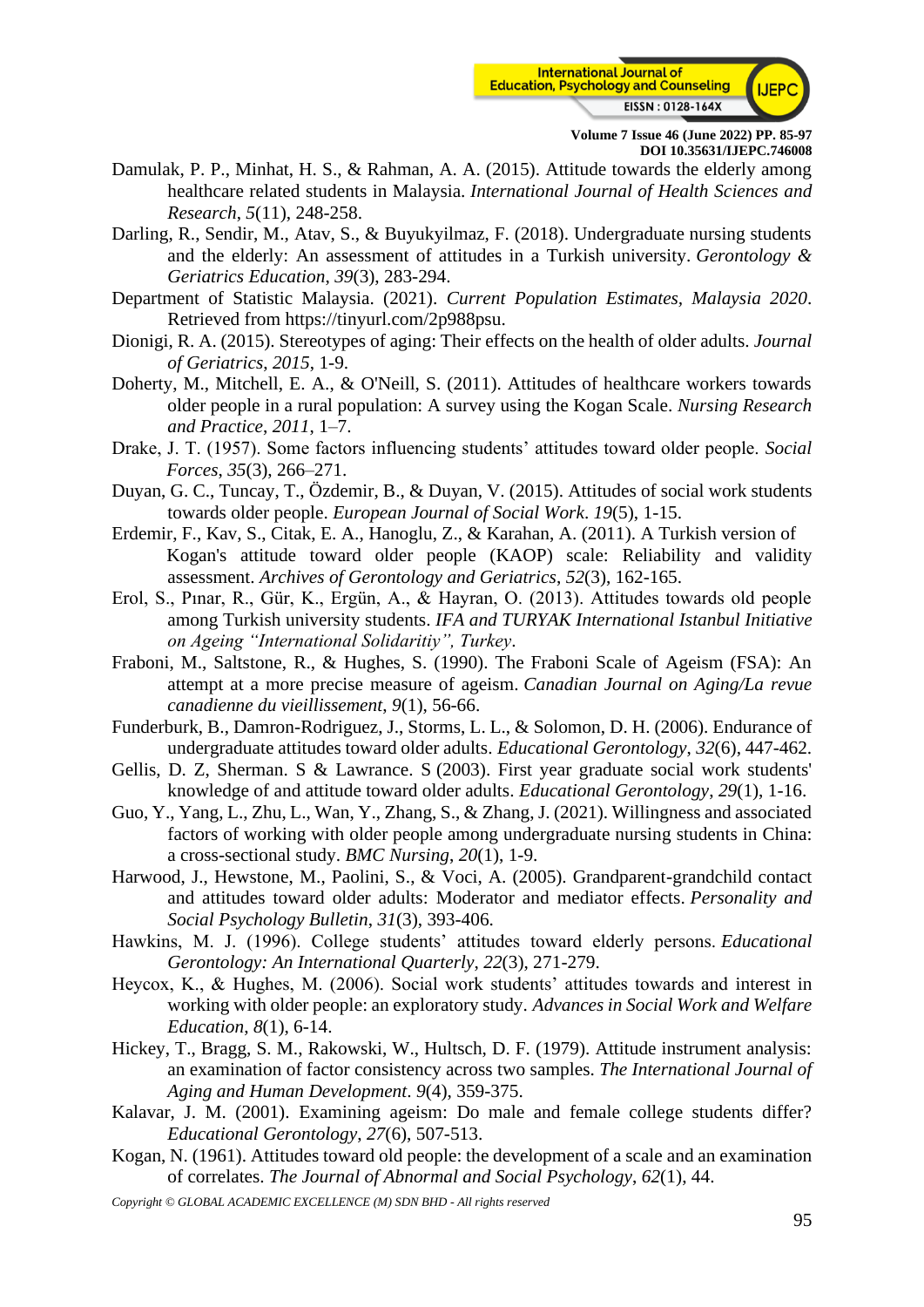

- Lambrinou, E., Sourtzi, P., Kalokerinou, A., & Lemonidou, C. (2009). Attitudes and knowledge of the Greek nursing students towards older people. *Nurse Education Today*, *29*(6), 617-622.
- Lee, A. C. K., Wong, A. K. P., & Loh, E. K. Y. (2006). Score in the Palmore's Aging Quiz, knowledge of community resources and working preferences of undergraduate nursing students toward the elderly in Hong Kong. *Nurse Education Today*, *26*(4), 269-276.
- Liu, Y. E., While, A. E., Norman, I. J., & Ye, W. (2012). Health professionals' attitudes toward older people and older patients: a systematic review. *Journal of Interprofessional Care*, *26*(5), 397-409.
- Lu, L., Kao, S. F., & Hsieh, Y. H. (2010). Positive attitudes toward older people and wellbeing among Chinese community older adults. *Journal of Applied Gerontology*, *29*(5), 622-639.
- Mason, S. E., & Sanders, G. R., (2004). Social work student attitudes on working with older clients, *Journal of Gerontological Social Work*, *42*(4), 61-75.
- Mollaei, P., Momtaz, Y. A., Shirazi, F. M., & Delbari, A. (2019). Willingness to work with older adults in the medical field in ran-2017. *International Journal of Health Studies*, *4*(2) 30-34.
- Momtaz, Y. A., Mousavi-Shirazi, F., Mollaei, P., & Delbari, A. (2019). Attitude of medical sciences students toward older adults in Iran, *The Open Psychology Journal*, *12*(1).
- Ministry of Health Malaysia (2021). *Health Informatik*. Retrieved from [https://www.moh.gov.my/index.php/pages/view/129?mid=52.](https://www.moh.gov.my/index.php/pages/view/129?mid=52)
- North, M. S., & Fiske, S. T. (2012). An inconvenienced youth? Ageism and its potential intergenerational roots. *Psychological bulletin*, *138*(5), 982.
- Park, K. (2017). Causes and Characteristics of Population Aging. *Bank of Korea Monthly Bulletin (June 2017, in Korean),* The Effect of Population Aging and the Policy Challenge: Chapter Ⅱ-1 (September 2017, in Korean)*, Quarterly Bulletin (September 2017 in English)*.
- Poi, P. J. H., Forsyth, D. R., & Chan, D. K. (2004). Services for older people in Malaysia: issues and challenges. *Age and ageing*, *33*(5), 444-446.
- Rathnayake, S., Athukorala, Y., & Siop, S. (2016). Attitudes toward and willingness to work with older people among undergraduate nursing students in a public university in Sri Lanka: A cross sectional study. *Nurse Education Today*, *36*, 439–444.
- Rupp, D. E., Vodanovich, S. J., & Credé, M. (2005). The multidimensional nature of ageism: Construct validity and group differences. *The Journal of Social Psychology*, *145*(3), 335-362.
- Singh, D. K. A., Subramaniam, P., Rahman, N. N. A. A., Rusly, F. Z., & Ghazali, S. E. (2018). Knowledge and attitude towards ageing among health science university students. *Journal of Liaquat University of Medical & Health Sciences*, *17*(01), 36-41.
- Soderhamn, O., Lindencrona, C., & Gustavsson, S. M. (2001). Attitudes toward older people among nursing students and registered nurses in Sweden. *Nurse Education Today*, *21*(3), 225-229.
- Sutton, M. C. (2013). *Counseling Trainees' Attitudes toward and Interest in Working with Older Adult Clients*. Lehigh University.
- Tan, P. P., Hawkins, M., & Ryan, E. (2001). Baccalaureate social work student attitudes toward older adults. *Journal of Baccalaureate Social Work*, *6*(2), 45-55.
- Tan, P. P., Zhang, N., & Fan, L. (2004). Students' attitudes toward the elderly in the people's Republic of China. *Educational Gerontology*, *30*(4), 305-314.